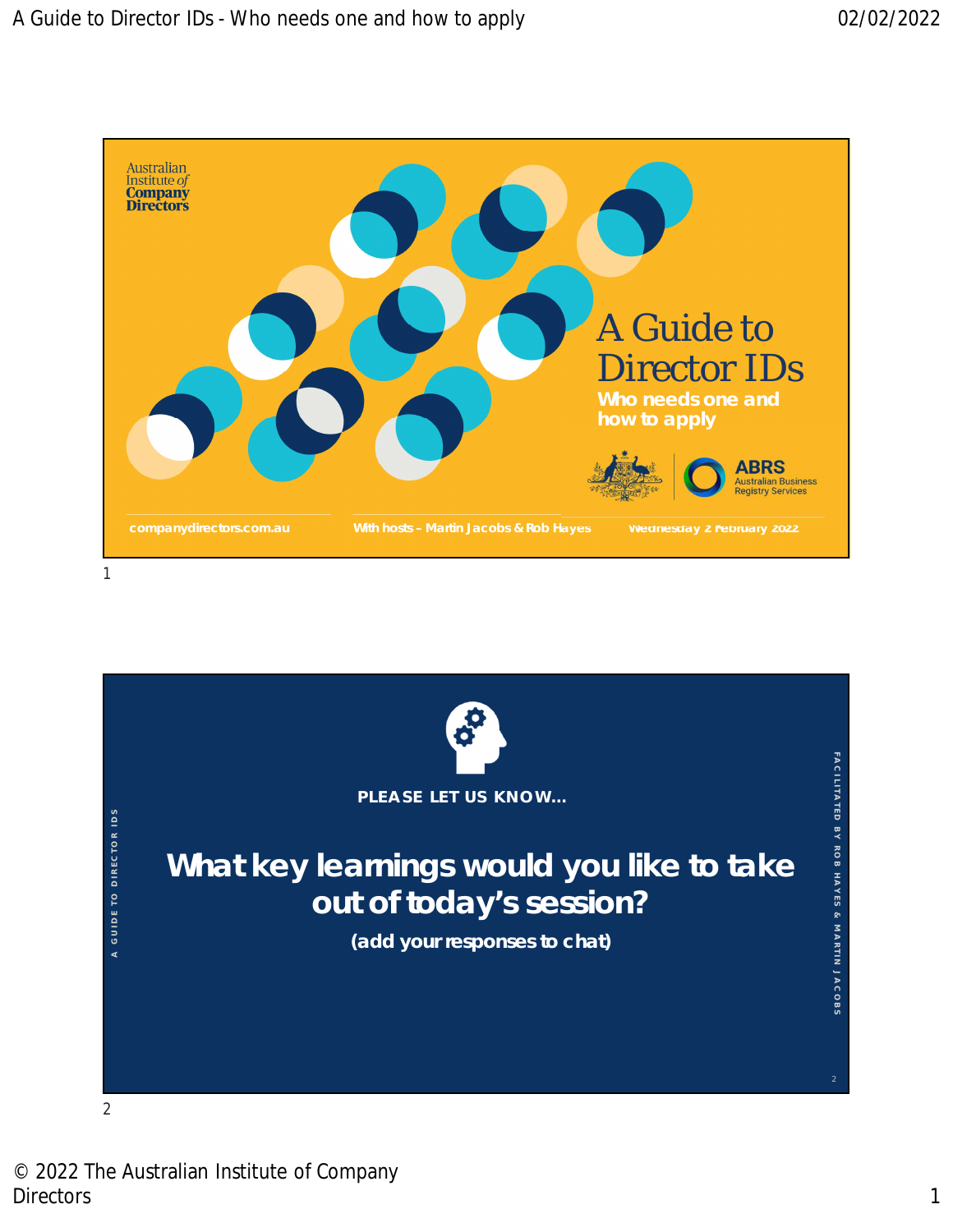

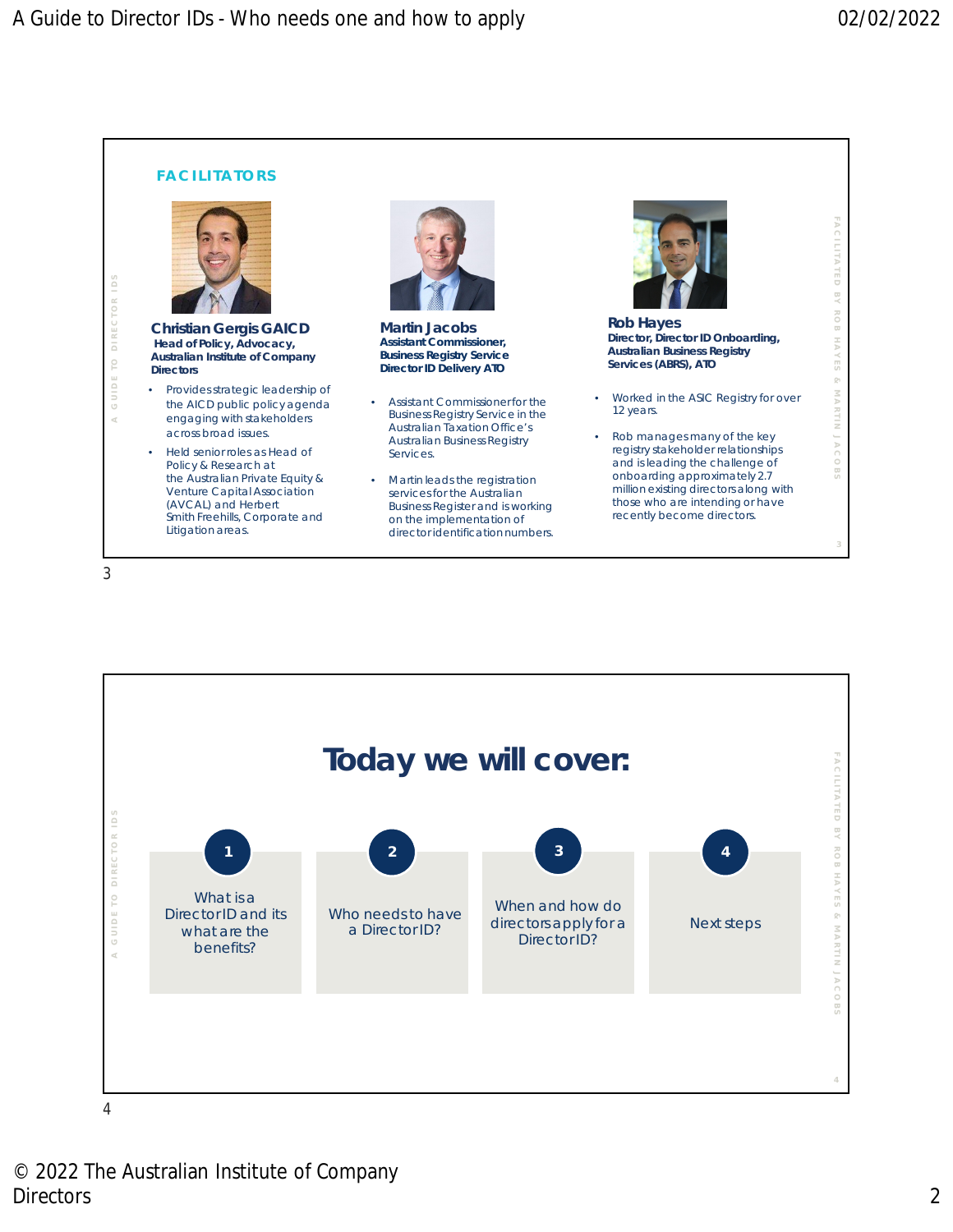

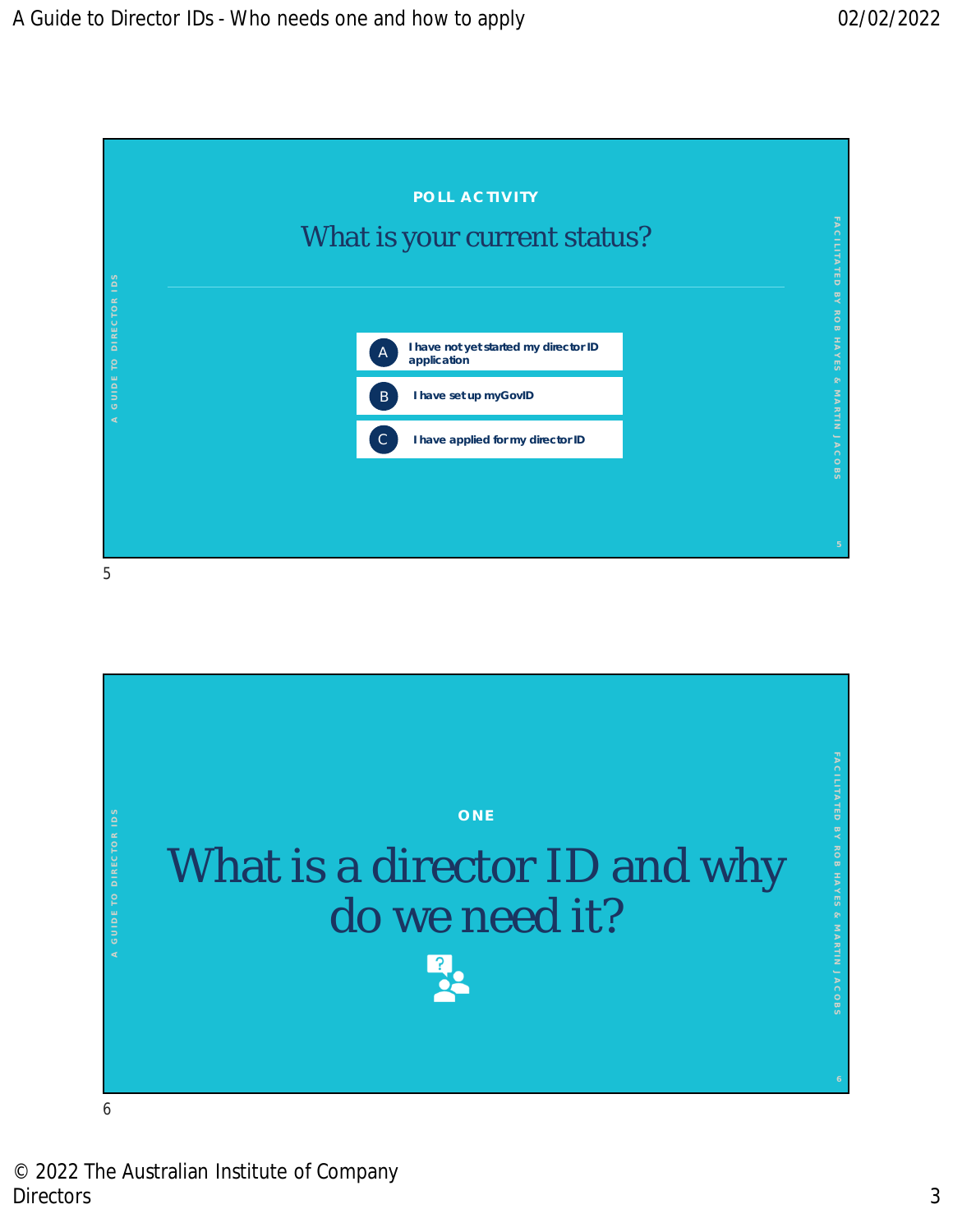

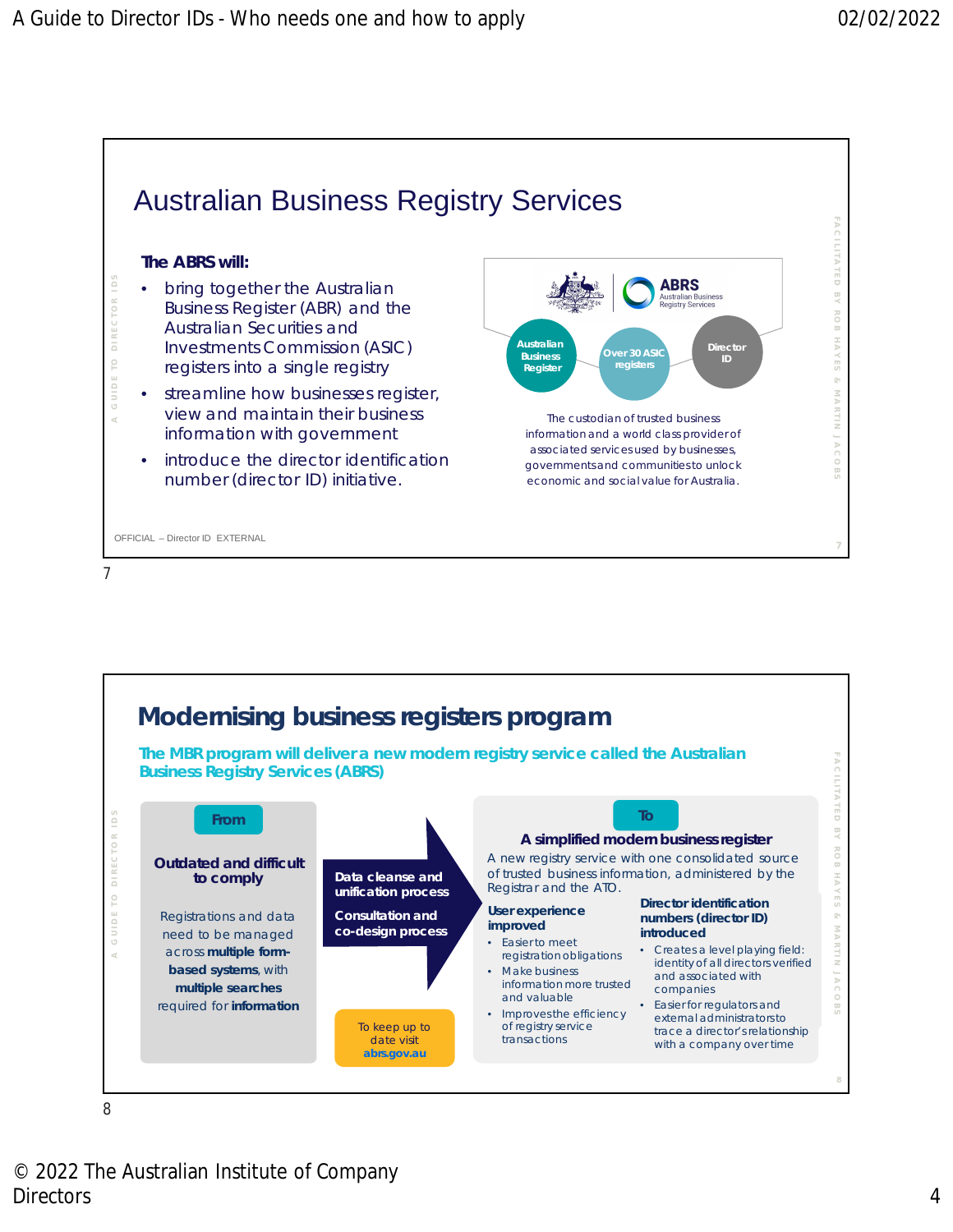

| Benefits of director IDs: addressing illegal phoenix behaviour                |
|-------------------------------------------------------------------------------|
| Director ID will establish confidence in knowing that the identity of company |

**directors has been verified**

| Current                                                                                                                                                                   | Future                                                                                                                                                        |
|---------------------------------------------------------------------------------------------------------------------------------------------------------------------------|---------------------------------------------------------------------------------------------------------------------------------------------------------------|
| • No verification of identity for directors                                                                                                                               | • Directors must pass identity verification to get a director ID                                                                                              |
| • Information is duplicated across different registries,<br>managed by different government agencies, leading to<br>poor user experience, data errors and inconsistencies | • A new registry service with one consolidated source of trusted<br>business information, increasing the user experience accuracy<br>and currency of the data |
| • Little transparency of relationships between directors<br>and their company(s)                                                                                          | • Regulators will be able to identify which companies a director<br>is linked to and their changes over time, providing full<br>transparency                  |
| • No interaction between the Australian Securities and<br>Investments Commission (ASIC) and individual directors,<br>only with company(s)                                 | • Provides flexibility and an integrated user experience with both<br>the director and company being able to add and remove<br>directors                      |
| • Companies Register is hosted by the Australian Securities<br>and Investments Commission (ASIC) on legacy<br>technology                                                  | • Information will be readily available on one contemporary<br>digital platform the Australian Business Registry Service (ABRS)<br>platform                   |
| • The registry environment allow unscrupulous operators to<br>hide their identities and make it difficult for regulators to<br>detect phoenixing activities               | • Creating a level playing field by verifying a director's identity<br>and ensuring you know who you are doing business with                                  |
|                                                                                                                                                                           |                                                                                                                                                               |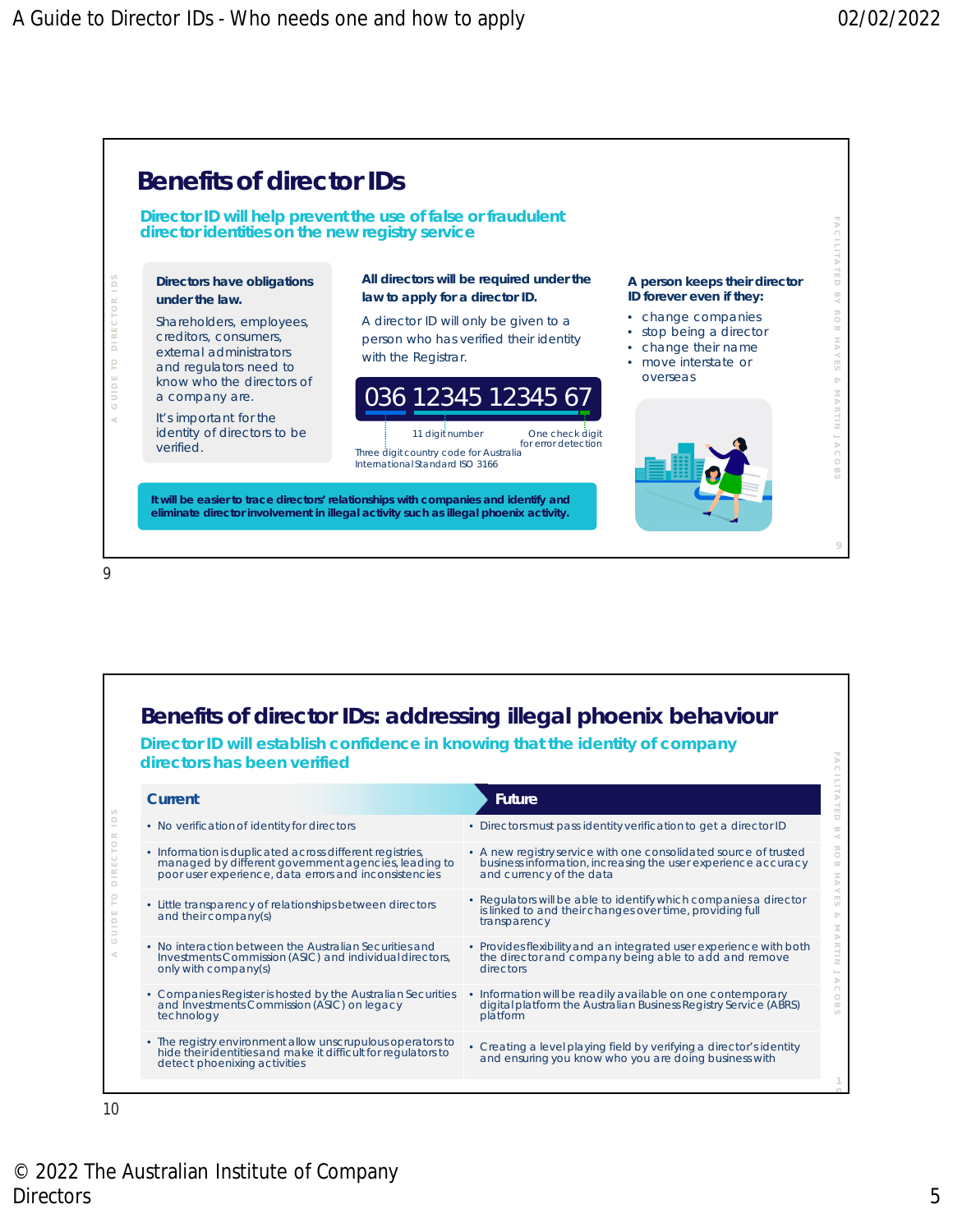

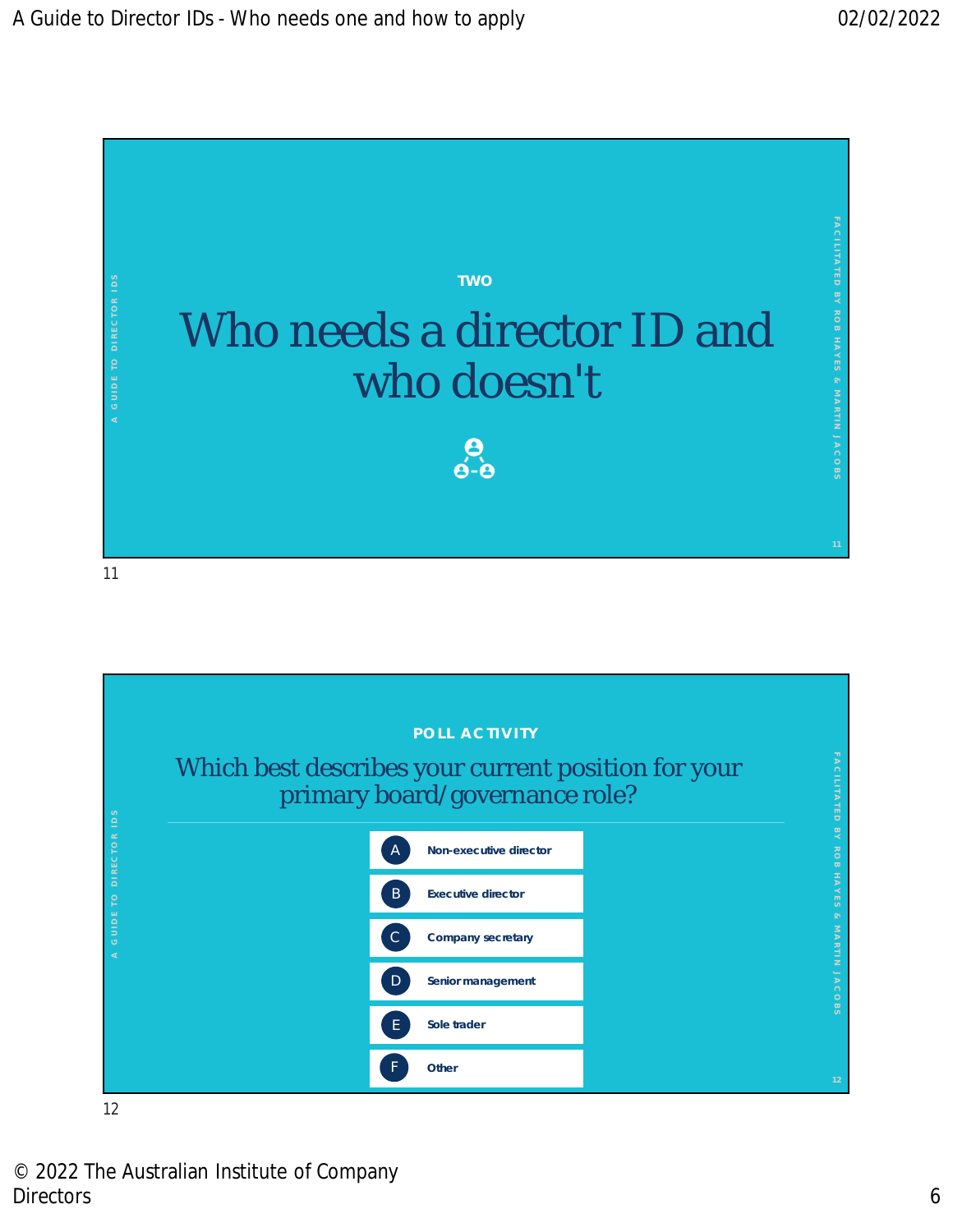



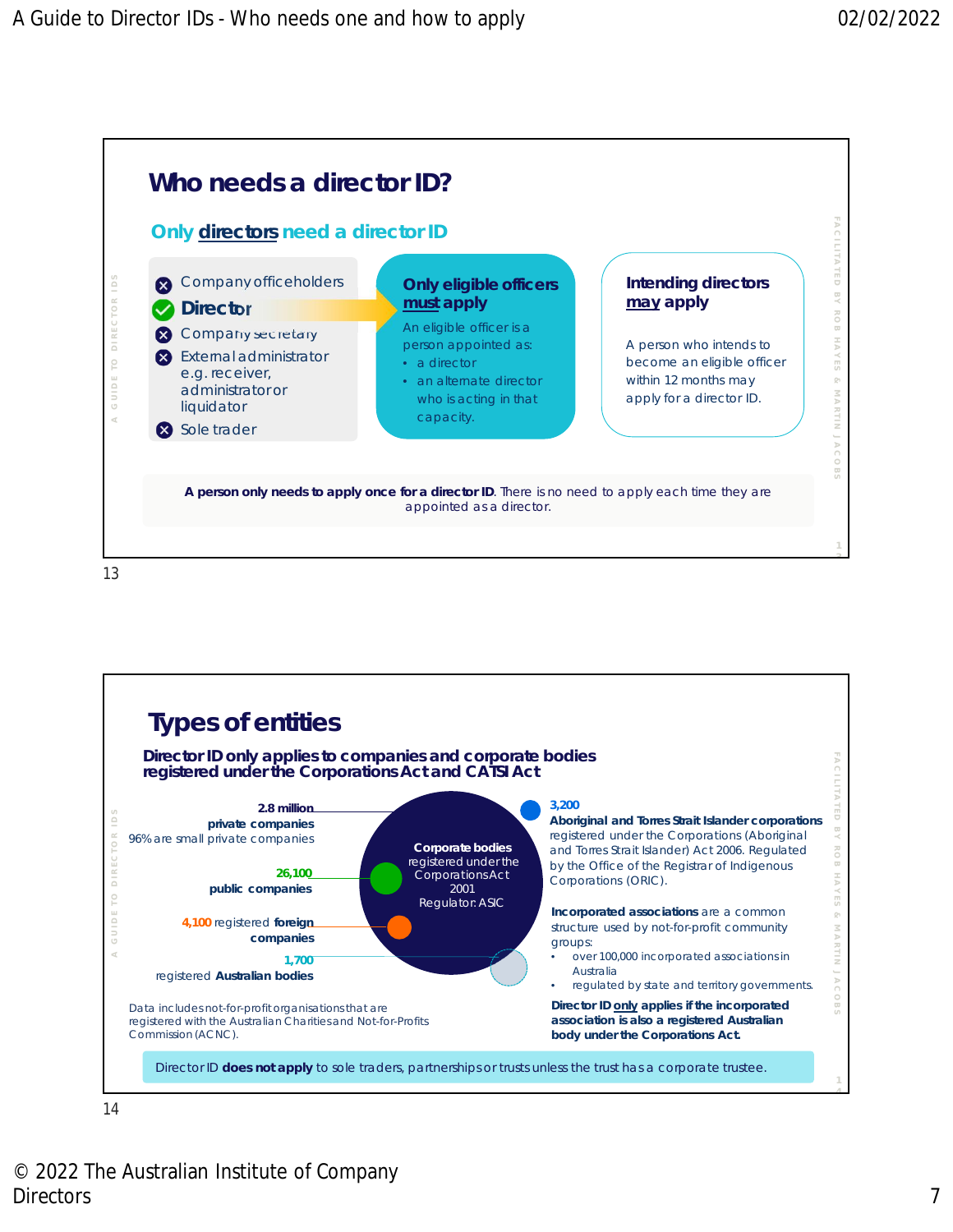

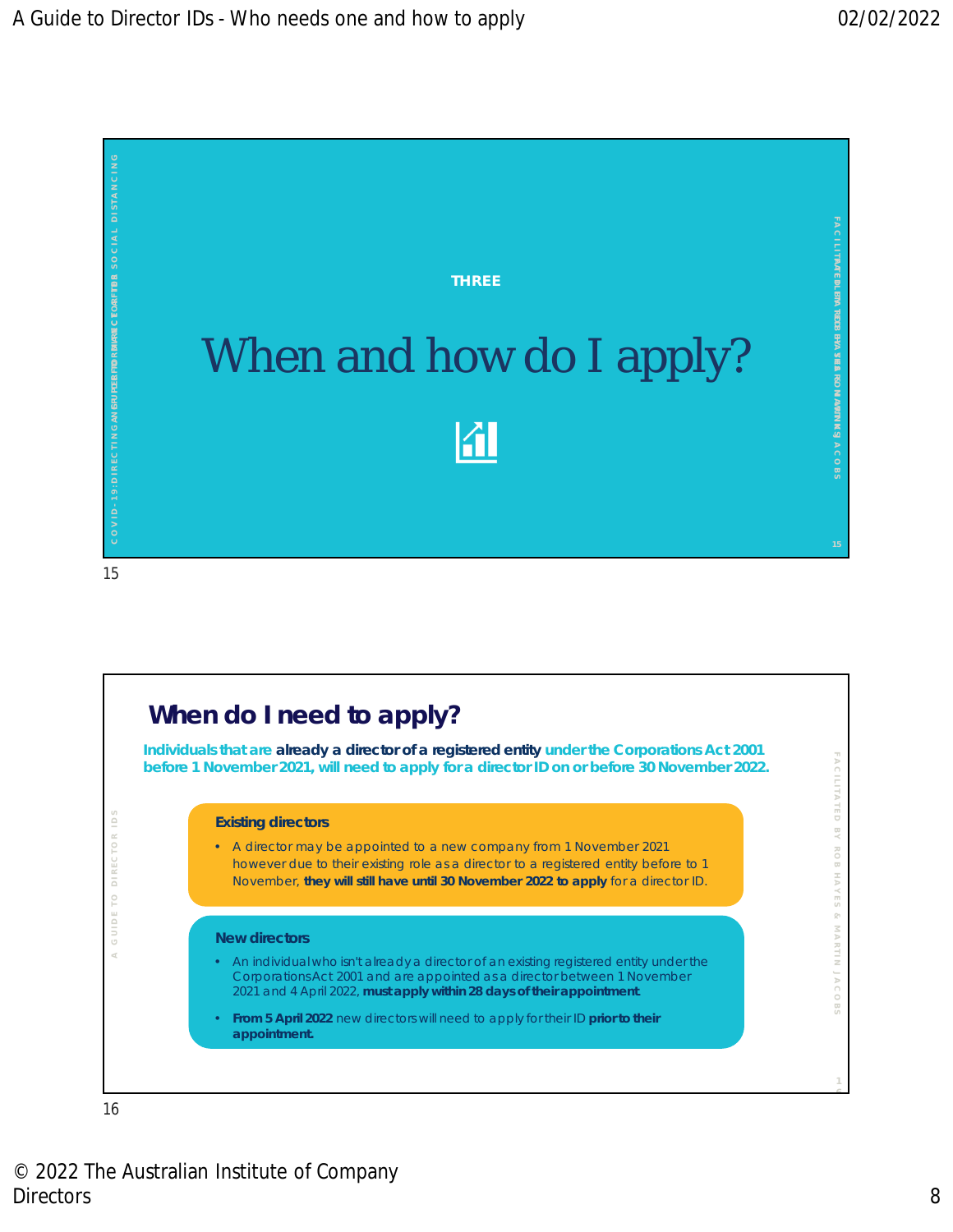

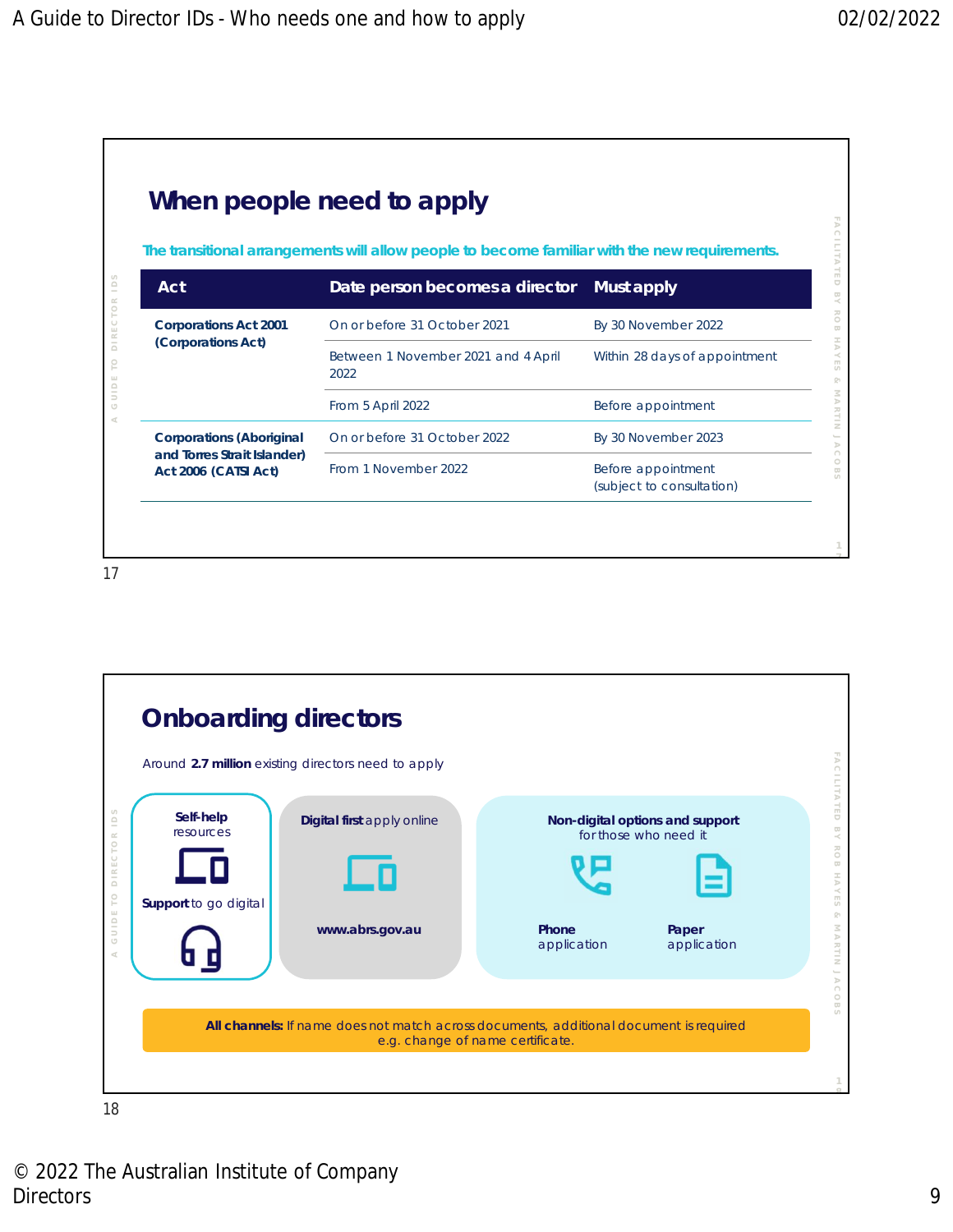

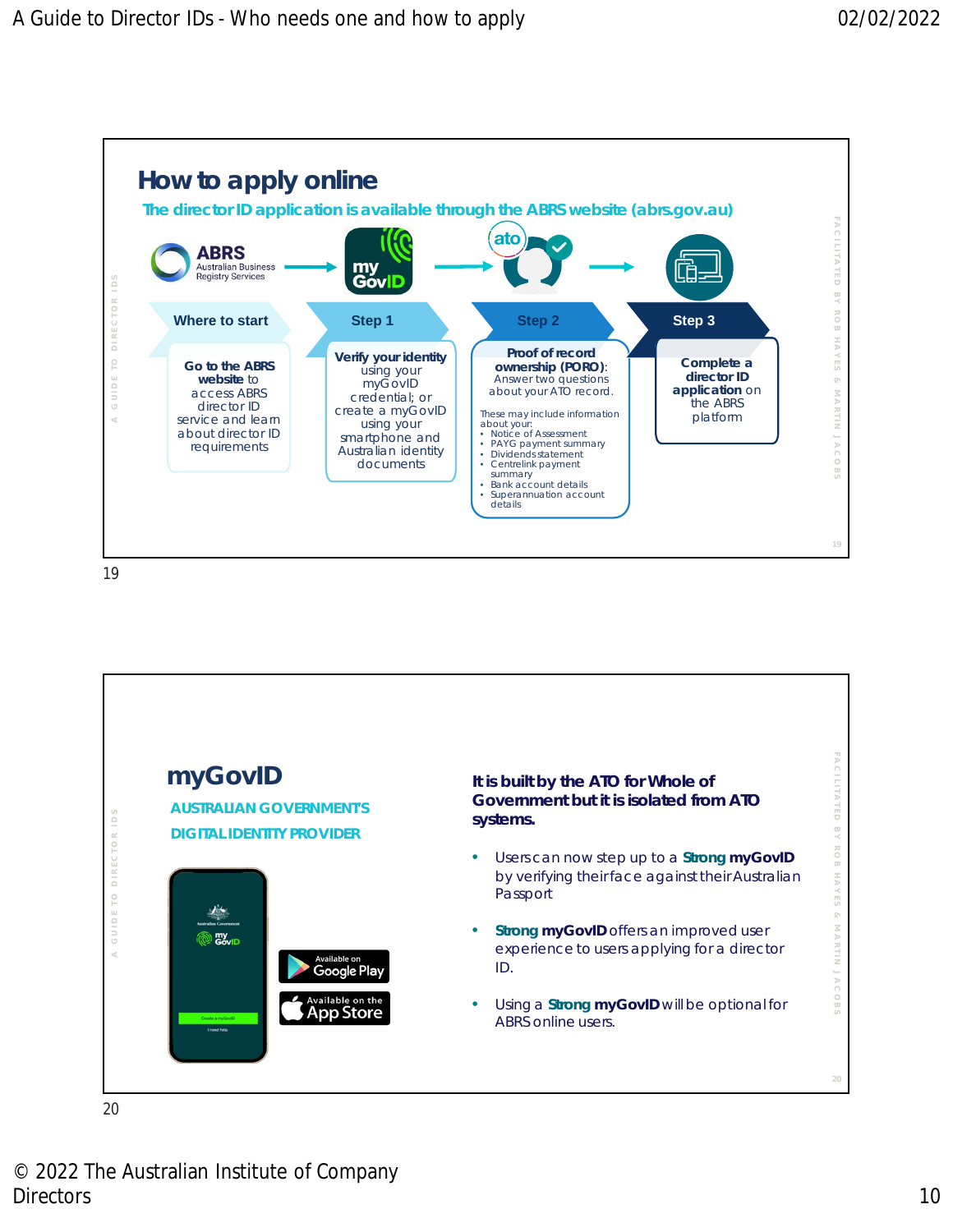

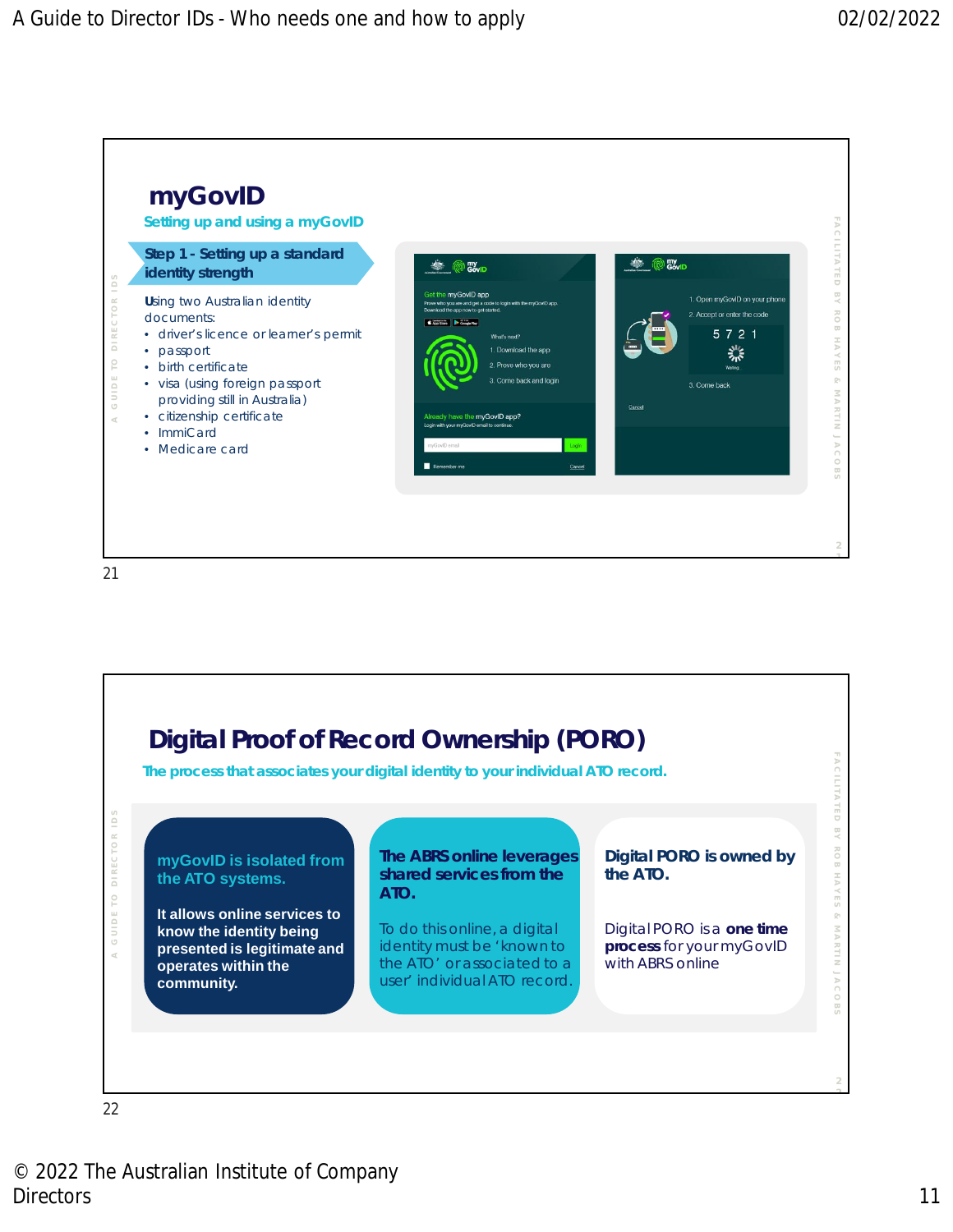

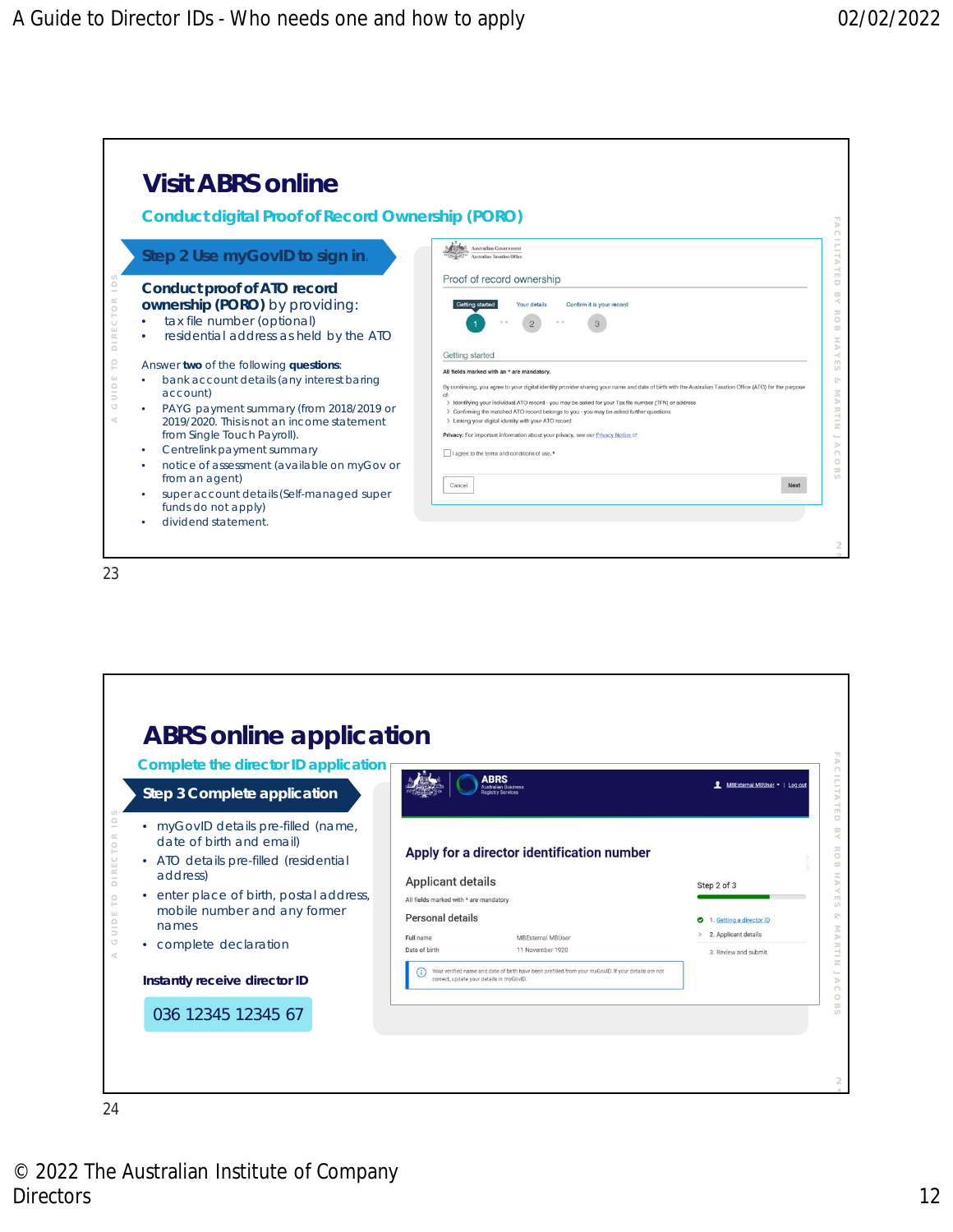

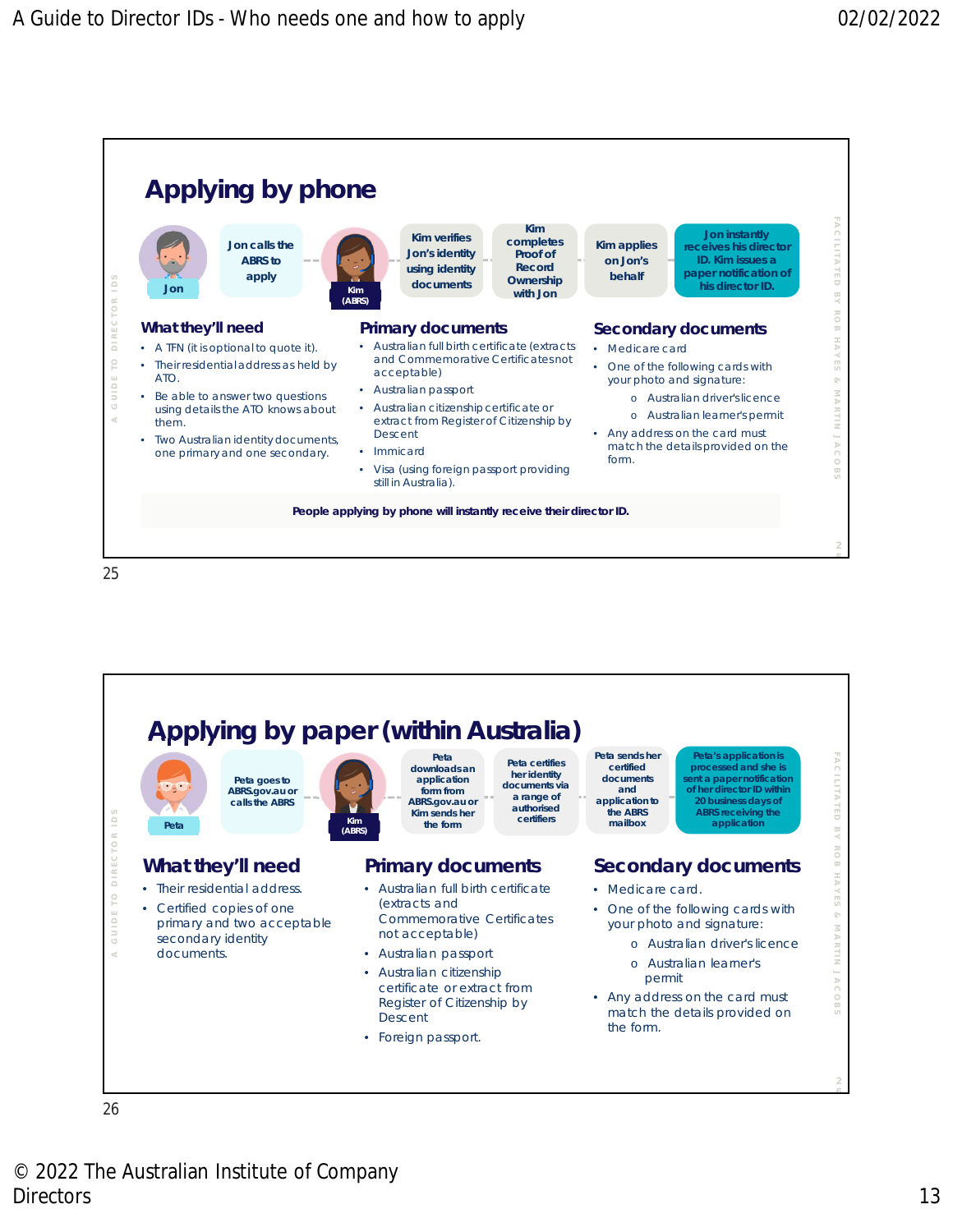

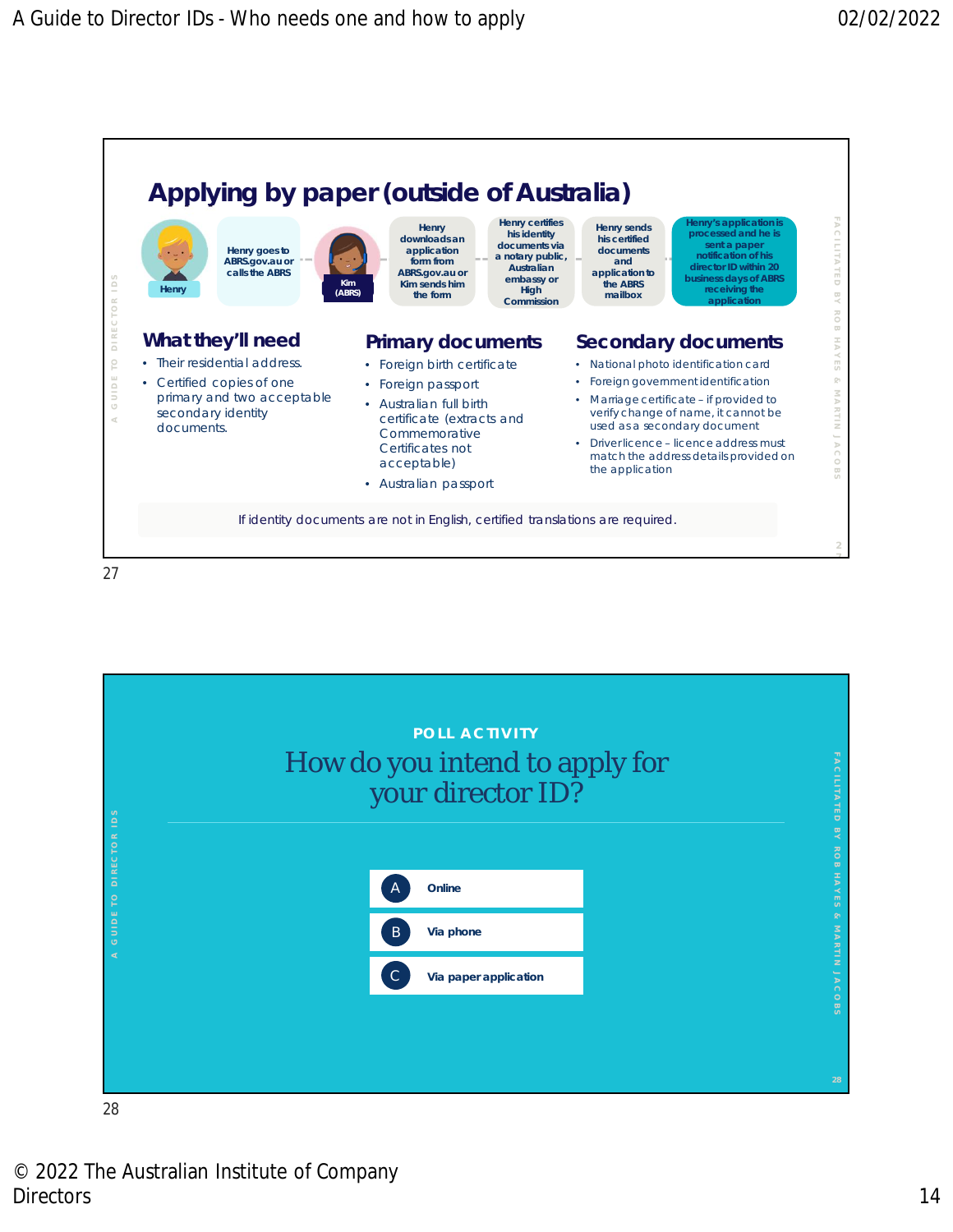

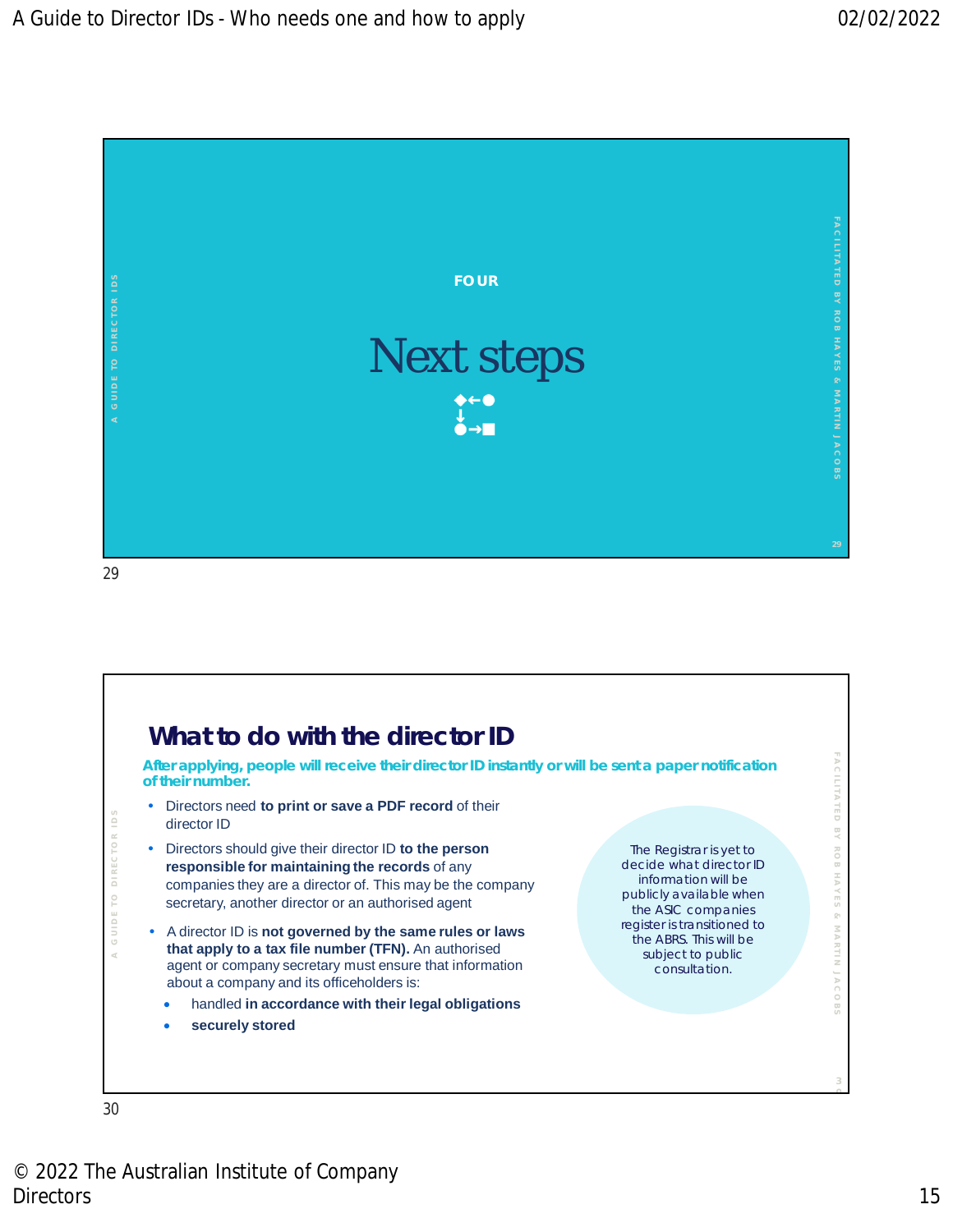



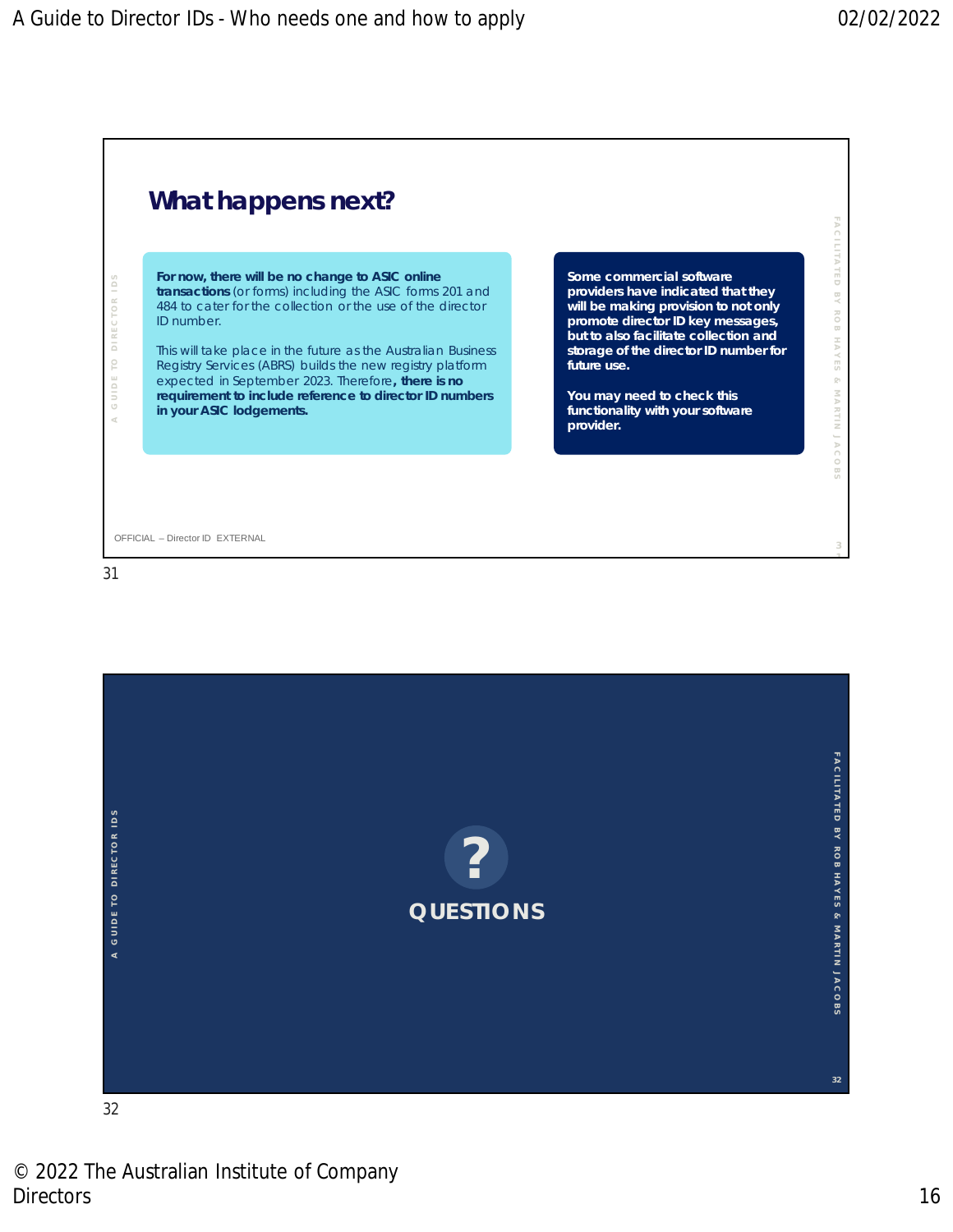